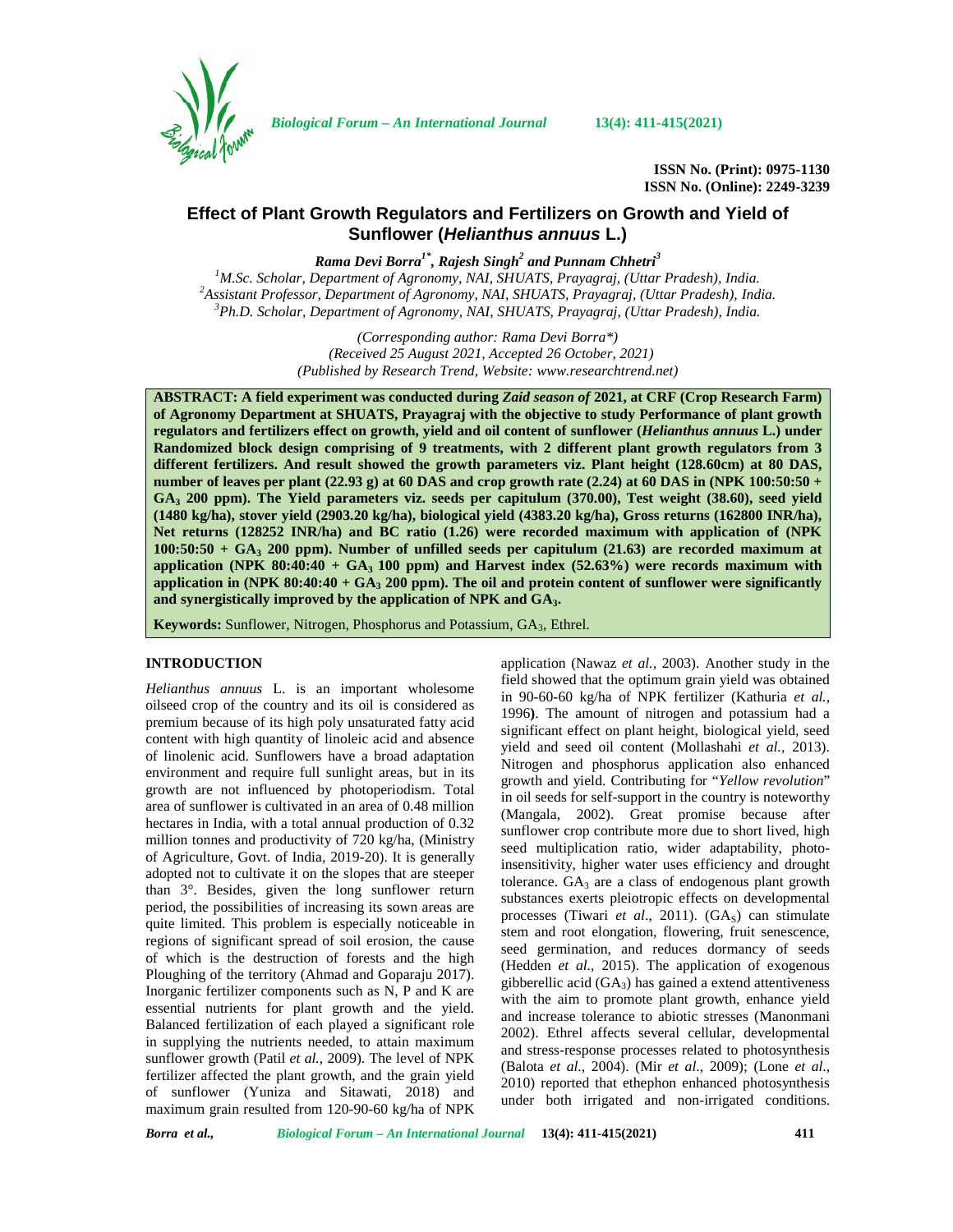Gibberellins and Ethrel may play a key role in various metabolic pathways affecting these characteristics, such as chlorophyll production and degradation, translocation of assimilates, nitrogen metabolism, and nitrogen reposition. Whereas Ethrel improves the marginal improvement in the vegetation growth (Gowda, 2014). The study was aimed to find out of the effect of different levels of N, P and K fertilizers,  $GA<sub>3</sub>$ and Ethrel on the growth and yield of sunflower. An intensive cropping system has depleted the inherent soil fertility, leading to deficiency of implementing plant nutrients which finally causes poor nutrition. Proficient use of inputs along with ample and impartial fertilizers use is mandatory for sustainable production. Global agriculture is facing a serious upshot of population pressure, climatic variations and determinantal environment impacts. To subsist on the earth, enlarged population needs more food. To warrant food security new-fangled methos should be initiated by sustainable crop production that contribute plenty nourishment, devoid of harming the agroecosystem (Panwar and Vijayaluxmi, 2005).

#### **MATERIALS AND METHODS**

The experiment carried out in the Zaid season in 2021 in the CRF, SHUATS, Department of Agronomy, Naini Agricultural Institute, Sam Higginbottom University of Agriculture, Technology and Sciences, Prayagraj, Uttar Pradesh. To assess the effect of different levels of NPK,  $GA<sub>3</sub>$  and Ethrel on Growth and Yield of Sunflower (*Helianthus annus* L.). The experiment was laid out in Randomized Block Design comprising of 9 treatments which are replicated thrice. Treatment combination consisted of two factors, one with two different plant growth regulators i.e., Gibberellic acid and Ethrel and the other with three fertilizers i.e., 1: Nitrogen 2: Phosphorus and 3: Potassium viz., The factors are combined to frame the 9 treatment combinations that

are depicted in Table 1. The nutrient sources were Urea, SSP and MOP to fulfil the requirement of Nitrogen, Phosphorus and Potassium. Each treatment was given nitrogen, phosphorus and potassium (80:60:40 kg/ha) respectively as per calculation based on. Plant measures were followed as per recommendations for the region.

#### **RESULTS AND DISCUSSIONS**

### *A. Effect on Growth and Growth parameters of sunflower*

Observations regarding the plant height (cm) of Sunflower were given in Table 2 and it clearly depicts an increasing trend in plant height during crop growing period from 20 DAS to 80 DAS. At 80 DAS significantly higher plant height was observed in treatment with the application of NPK  $100:50:50 + GA<sub>3</sub>$ 200 ppm (128.60cm) which is statistically at par to NPK 80:40:40 + Ethrel 500 ppm (125.63cm), NPK  $100:50:50 + GA<sub>3</sub> 100 ppm (127.73cm)$ , NPK  $100:50:50$ + Ethrel 250 ppm (125.3cm) and NPK 100:50:50 + Ethrel 500 ppm (124.36cm) Dhaduk *et al.,* (2007) reported that due to promotive effect of gibberellins on growth may be increased by auxin level of tissue or enhancing the conversion of tryptophan to IAA, which causes cell division and cell elongation. At 80 DAS, NPK 100:50:50 +  $GA_3$  200 ppm significantly highest number of leaves*/*plant (22.40) which is statistically at par to NPK  $100:50:50 +$  Ethrel 250 ppm (21.77) and NPK  $100:50:50 + GA<sub>3</sub> 100 ppm (21.73)$ . Cechin and Fumis (2004) observed that longer stem possess a greater number of nodes, which in turn results in a greater number of leaves, report suggest that gibberellins can enhance nitrogen absorption by plants and improves plant mineral concentration through nitrogen fixation which can lead to enhanced number of leaves.

| Sr. No. | <b>Treatments</b>                | <b>Plant</b><br>height<br>(cm) | No. of<br><b>Leaves</b><br>/Plant | Dry weight<br>$(g/\text{plant})$ | Leaf<br>area index |
|---------|----------------------------------|--------------------------------|-----------------------------------|----------------------------------|--------------------|
|         | NPK $80:40:40 + GA3100 ppm$      | 121.07                         | 20.57                             | 10.71                            | 4.17               |
| 2.      | NPK $80:40:40 + GA_3 200$ ppm    | 120.97                         | 20.30                             | 10.91                            | 4.12               |
| 3.      | NPK $80:40:40 +$ Ethrel 250 ppm  | 121.10                         | 20.23                             | 10.16                            | 4.03               |
| 4.      | NPK $80:40:40 +$ Ethrel 500 ppm  | 125.63                         | 21.07                             | 10.55                            | 4.11               |
| 5.      | NPK $100:50:50 + GA_3 100 ppm$   | 127.70                         | 21.73                             | 11.45                            | 4.40               |
| 6.      | NPK $100:50:50 + GA_3 200$ ppm   | 128.60                         | 22.40                             | 11.23                            | 4.23               |
| 7.      | NPK $100:50:50 +$ Ethrel 250 ppm | 125.13                         | 21.77                             | 10.47                            | 4.21               |
| 8.      | NPK $100:50:50 +$ Ethrel 500 ppm | 124.63                         | 20.97                             | 10.54                            | 4.06               |
| 9.      | Control                          | 120.03                         | 19.33                             | 9.92                             | 3.80               |
|         | $SEm(\pm)$                       | 1.35                           | 0.33                              | 0.54                             | 0.30               |
|         | $CD(P=0.05)$                     | 4.04                           | 1.00                              | 1.62                             | 0.89               |

**Table 1: Effect of plant growth regulators and fertilizers on growth parameters of sunflower.**

\*S-Significant at  $P < 0.05$ ; NS-Non-significant at  $P > 0.05$ 

Observations regarding the dry weight are given in Table 1 there was dry weight (g/plant) had consecutively increased from 20 DAS to 80 DAS. At 80 DAS the highest dry weight was observed with the application of NPK  $100:50:50 + GA_3 100$  ppm (11.45) g/plant) and the lowest dry weight was observed with Application of NPK 80:40:40 + Ethrel 250 ppm (10.16

g/plant). Ethrel 250 ppm growth regulator plays many important roles in the plant physiological processes like transportation of solutes, stomatal movement, activation of enzymes, translocation of carbohydrates to the sink and finally, improving the dry matter production results were observed by Osman and Awed*,* (2010). Observations regarding the Leaf area index are given in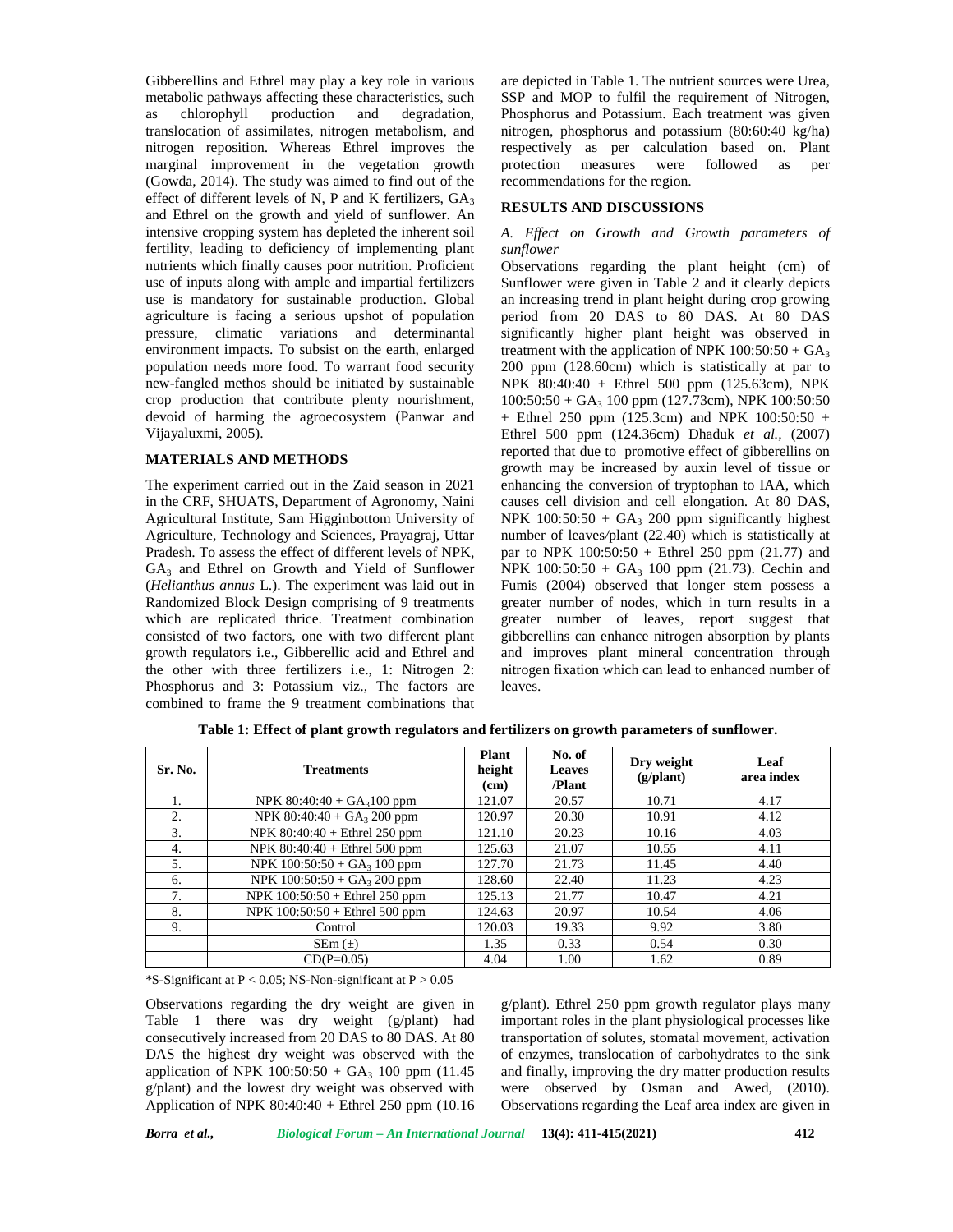Table 1 Leaf area index had consecutively increased from 20 DAS to 60 DAS and slight reduction from 60DAS to 80DAS, at 60 DAS the highest value was recorded with the application of NPK  $100:50:50 + GA<sub>3</sub>$ 100 ppm (4.40) and the lowest value recorded with the application of NPK  $80:40:40 +$  Ethrel 250 ppm (4.03) Kumar *et al.,* (2012) reported this might due to plants sprayed with 200ppm ethrel accumulated higher K concentration in the plant and in stomatal guard

cells, which increases more number of leaves and leaf area index, which they believed provided sufficient osmotic potential to increase turgor and therefore stomatal opening for  $CO<sub>2</sub>$  and water vapour diffusion**.** reduction from area index, which they believed provided sufficient<br>
ghest value was osmotic potential to increase turgor and therefore<br>
00:50:50 + GA<sub>3</sub> stomatal opening for  $CO_2$  and water vapour<br>
corded with the diffusi

*B. Effect on Yield and Yield Attributes of sunflower* The statistical data regarding yield and yield attributes were presented in Table 2.

| <b>Sr. No.</b> | <b>Treatments</b>                | No. of<br>seeds/Capitulum | <b>Test</b><br>weight $(g)$ | Seed yield<br>(kg/ha) | <b>Stover</b><br>yield<br>(kg/ha) | <b>Biological</b><br>vield<br>(kg/ha) | <b>Harvest</b><br><b>Index</b><br>(%) |
|----------------|----------------------------------|---------------------------|-----------------------------|-----------------------|-----------------------------------|---------------------------------------|---------------------------------------|
|                | NPK $80:40:40 + GA3100 ppm$      | 331.67                    | 35.83                       | 1334.67               | 2720.00                           | 4054.67                               | 49.23                                 |
| 2.             | NPK $80:40:40 + GA_3 200$ ppm    | 333.33                    | 36.07                       | 1389.20               | 2643.33                           | 4032.53                               | 52.60                                 |
| 3.             | NPK $80:40:40 +$ Ethrel 250 ppm  | 336.67                    | 35.13                       | 1377.33               | 2708.17                           | 4085.50                               | 50.89                                 |
| 4.             | NPK $80:40:40 +$ Ethrel 500 ppm  | 346.67                    | 37.43                       | 1404.45               | 2810.00                           | 4214.45                               | 50.01                                 |
| 5.             | NPK $100:50:50 + GA_3 100 ppm$   | 353.33                    | 37.97                       | 1458.33               | 2860.00                           | 4318.33                               | 51.00                                 |
| 6.             | NPK $100:50:50 + GA_3 200$ ppm   | 370.00                    | 38.60                       | 148 0.00              | 2903.20                           | 4383.20                               | 50.99                                 |
| 7.             | NPK $100:50:50 +$ Ethrel 250 ppm | 341.67                    | 38.10                       | 1392.33               | 2813.50                           | 4205.83                               | 49.50                                 |
| 8.             | NPK $100:50:50 +$ Ethrel 500 ppm | 344.67                    | 37.97                       | 1356.33               | 2853.33                           | 4209.67                               | 47.55                                 |
| 9.             | Control                          | 311.67                    | 33.83                       | 1276.33               | 2285.33                           | 3561.67                               | 55.89                                 |
|                | $SEm+$                           | 7.19                      | 0.59                        | 14.89                 | 47.93                             | 40.93                                 | 1.32                                  |
|                | $CD(P=0.05)$                     | 21.56                     | 1.79                        | 44.65                 | 143.69                            | 122.71                                | 3.95                                  |

Table 2: Effect of plant growth regulators and fertilizers on yield parameters of sunflower.

\*S-Significant at  $P < 0.05$ ; NS-Non-significant at  $P > 0.05$ 

*Borra et al., Biological Forum – An International Journal* **13(4): 411-415(2021) 413** The highest Number of seeds/capitulum was recorded with the application of NPK  $100:50:50 + GA<sub>3</sub> 200 ppm$ (370) which is superior over all treatments except with the application of NPK  $100:50:50 + GA<sub>3</sub> 100 ppm$ (353.33), The increase in the number of seeds per head might be due to an increase in translocation of assimilates from source to sink Shekhawat and Shivay (2009). The highest test weight was observed with the application NPK  $100:50:50 + GA_3 200$  ppm (38.60) of and lowest was observed with application of (control plot) 80:60:40 NPK/ha (33.83), Saini *et al*., (2017) reported that observations made by the increased nutrient uptake resulted at higher levels under recommended dose of N, P and K accompanied by root development and greater surface area for absorption of nutrients. The high yield of seed was recorded with the application of NPK  $100:50:50 + GA<sub>3</sub> 200 ppm$ (1480.00kg/ha) which is superior over all treatments except with the application of NPK  $100:50:50 + GA<sub>3</sub>$ 100 ppm (1458.33kg/ha) and the lowest seed yield was observed in NPK  $80:40:40 + GA_3100$  ppm (1334.67kg/ha) due to application of higher but optimum rate of nutrients might have associated with an increase in accumulation and distribution of assimilated in all plant parts from seedling to maturity stage, and thereby improved all growth such as seed yield, stover yield and as well as yield stages by Moitra *et al.,* (2012). The highest biological yield was recorded with the application of NPK  $100:50:50 + GA<sub>3</sub> 200 ppm$ (4383.20.20kg/ha) which is superior over all treatments except with the application of NPK  $100:50:50 + GA<sub>3</sub>$ 100ppm (4318.33 kg/ha) were statistically at par and the lowest Biological yield was observed in NPK  $80:40:40 + GA<sub>3</sub> 200 ppm (4032.53 kg/ha)$ . The highest stover yield was recorded with the application NPK  $100:50:50 + GA<sub>3</sub> 200 ppm (2903.20 kg/ha) which is$ superior over all treatments except with the application 60DAS to 80DAS, at 60 DAS the highest value was<br>
omothom of the application of NPK 100:560-50-6 GA<sub>5</sub> store<br>
100 ppm (4.40) and the lowest value recorded with the application of NPK 100:560-50 + GA<sub>5</sub><br>
CM2 application of N The highest Number of seeds/capitulum was record<br>with the application of NPK 100:50:50 + GA<sub>3</sub> 200 pp<br>(370) which is superior over all treatments except with<br>the application of NPK 100:50:50 + GA<sub>3</sub> 100 pp<br>(353.33), The i of N, P and K accompanied by root<br>eater surface area for absorption of<br>yield of seed was recorded with the<br>K  $100:50:50 + GA_3$  200 ppm<br>ch is superior over all treatments<br>blication of NPK  $100:50:50 + GA_3$ <br>g/ha) and the lowest Evento application of<br>
ients might have assoc<br>
ation and distribution com<br>
seedling to maturi<br>
I growth such as seed<br>
as yield stages by M<br>
biological yield was r dscapiularm was rescorded of NPK 100:50:50 G- GA, 100 ppm (2860.00 kg/ha), NPK<br>
dscapiular was reacted virtual 200 Application (2860.00 kg/ha), NPK<br>
2 all treatments except with 100:50:50 + Ethrel 500 ppm (2810.00 kg/ha), Research of1 20 DAS to the of 80:40:40 *al.,*reportedthis might in **2: growth** + + highest superior except ppmincrease per an increase The theNPK applicationmade increasedat blication of NPK 100:50:50 + GA<sub>3</sub> 200 ppm<br>80.00kg/ha) which is superior over all treatments<br>cept with the application of NPK 100:50:50 + GA<sub>3</sub><br>0 ppm (1458.33kg/ha) and the lowest seed yield was<br>served in NPK 80:40:40 + G

of NPK  $100:50:50 + GA<sub>3</sub> 100 ppm (2860.00 kg/ha)$ , NPK 80:40:40 + Ethrel 500 ppm (2810.00 kg/ha), NPK 100:50:50 + Ethrel 250 ppm (2813.50 kg/ha) and NPK 100:50:50 + Ethrel 500 ppm (2853.33 kg/ha) were statistically at par. It clearly indicates that residual effect of sunflower stover incorporation was significant on seed, stover, biological yield and harvest index which induces 25.9% increment in seed, 19.54% in stover, 21.80% in biological yields and 3.20% harvest index of sunflower, due to different levels of nutrients and mainly Nitrogen and Phosphorus, this finding were supported by Skarpa and Losak (2008).  $p$  + Ethrel 500 ppm (2853.33 kg/ha) were<br>ly at par. It clearly indicates that residual<br>sunflower stover incorporation was significant<br>stover, biological yield and harvest index<br>duces 25.9% increment in seed, 19.54% in<br>1.



**Fig. 1.** Research field and Spraying operation in sunflower crop at crop research farm, Department of Agronomy, SHUATS, Prayagraj, during Zaid, 2021.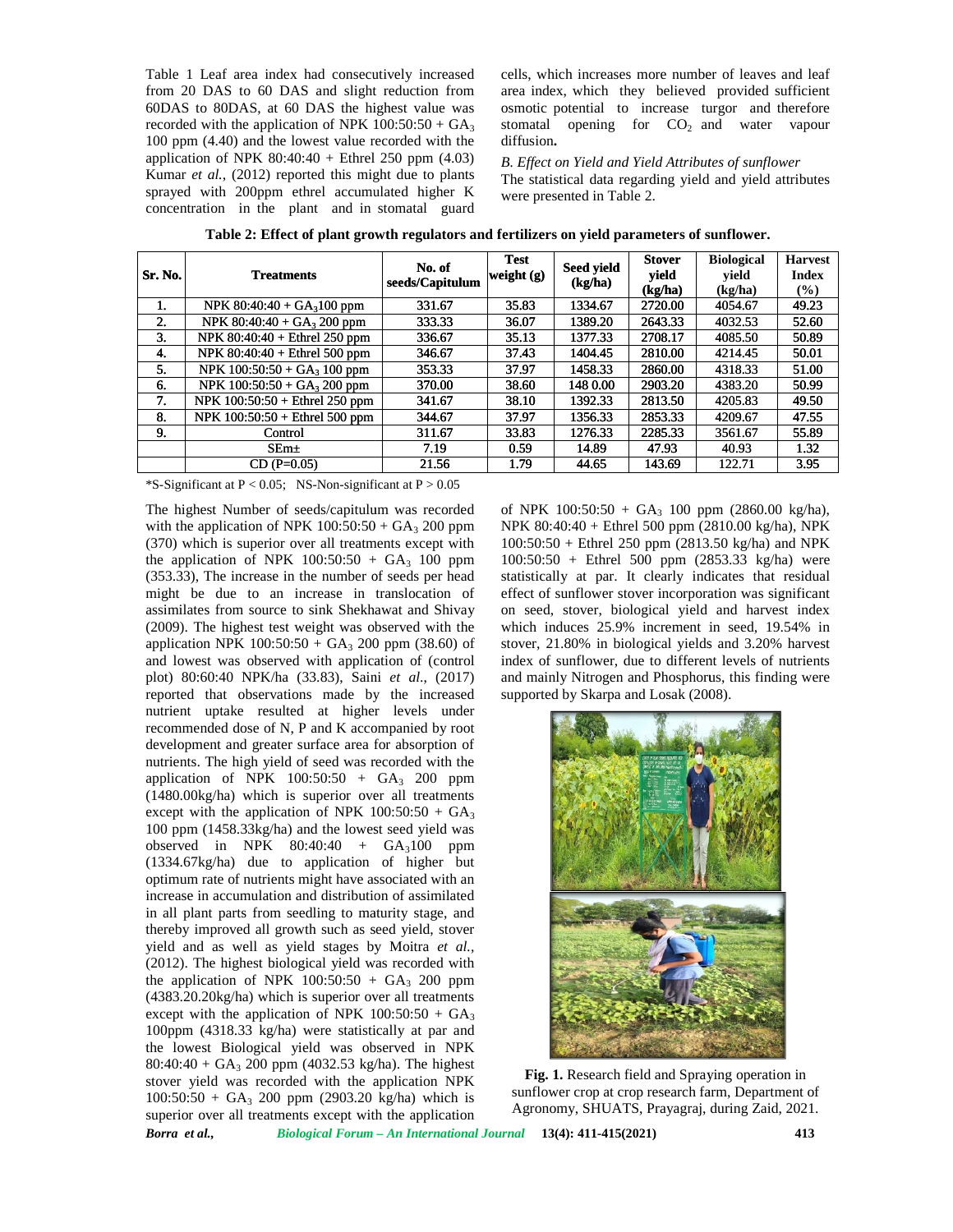The highest harvest index was recorded with the application of NPK  $80:40:40 + GA_3 200$  ppm (52.60%) and the lowest Harvest index was observed in NPK 100:50:50 + Ethrel 500 ppm (47.55%). Reddy and Babu (2003) stated that Maximum seed (2.85 and 2.57 tones/ha), also simultaneously biological yield and harvest index increased with the application of N, P and K nutrients to sunflower caused significant yield effects. This was probably due to the higher availability of N, P and K in the initial stage, which helped to acquire a definite advantage over control in respect of growth.

## **CONCLUSION AND FUTURE SCOPE**

It may be concluded that application of NPK 100:50:50 kg/ha + Gibberellic acid 200 ppm was recorded higher Seed yield (1480 kg/ha). Since the findings were based on the research done in one season it may be repeated for further confirmation and recommendation, which may be more preferable for farmers since it is economically more profitable and hence, can be recommended to the farmers. As the monetary units is the supreme importance in the farmer perspective.

**Acknowledgement.** I extend my sincere thanks to (Dr.) Rajesh Singh (Advisor) and to my advisory committee members for giving me proper guidance throughout the course of study. I also sincerely thank Department of Agronomy, SHUATS, Prayagraj, Uttar Pradesh (U.P.), India for providing necessary facilities, for their cooperation, encouragement and support. **Conflict of Interest.** None.

#### **REFERENCES**

- Ahmad, F., & Goparaju, L. (2017). Long term Deforestation Assessment in Jharkhand State. India: A grid based Geospatial Approach. *Biological Forum. An International Journal, 9*(1): 183-188.
- Anonymous, Department of Agriculture and Commerce, Ministry of Agriculture, Government of India, *Agricultural Statistics at a Glance.* 2019-20.
- Balota, M., Cristescu, S., Payne, W. A., Lintel, H. S., Laarhoven, L. J. J. & Harren F.J. M. (2004). Ethylene production of two wheat cultivars exposed to desiccation, heat, and paraquat-induced oxidation. *Crop Science 44*: 812-818.
- Cechin, I., & Fumis, T. de F. (2004). Effect of nitrogen supply on growth and photosynthesis of sunflower plant grown. *Plant Science 166*: 1379-1385.
- Dhaduk, B. K., Kumari, S., Singh, A., & Desai, J. R. (2007). Effect of plant growth regulators on plant. *Department of horticulture*. Navsari Agricultural University, Gujarat.
- Gowda, K. S. (2014). Studies on induction of seed dormancy and its effect on seed quality in groundnut CV. KCG- 2. An unpublished M.Sc. (Agri.) thesis, submitted to *University of Agricultural Science*, Bangalore, Karnataka, India.
- Hedden, P. Colebrook, E. H., Thomas, S. G., & Phillips, A. L. (2015). The role of gibberellin signalling in plant responses to abiotic stress. *Journal of Experimental Biology 217*: 67–75.
- Kathuria, M. K., Harbir, S., Tonk, D. S, Agrawal, S. K., & Singh, H. (1996). Effect of date of sowing and

fertility levels on seed oil yield sunflower (*Helianthus annuus* L.) *Agri. Univ. J. Res*., *26*(1): 39-42.

- Kumar, A., Kumar, J., Braj, M., Singh, J. P., Rajveer & Nathi, R. (2012). Studies on effect of Nutrient fertilizers on growth and flowering and yield of Sunflower (*Helianthus annuus* L.). *Annals of Agri., 5*(1): 47-52.
- Lone, N. A., Mir, M. R., Bhat, M. A., Haleema, A., Bhat, K. A., Rashid, R., & Habib, M. (2010). Effect of ethrel and nitrogen on nitrate reductase activity, photosynthesis, biomass and yield of mustard (*Brassica juncea* L. Czern and Coss). *Recent Research in Science and Technology*, *2*(2): 25-26.
- Manonmani (2002). Storability of dormant and non-dormant cultivars of sunflower. *Seed Res., 30*(1): 158-160.
- Mangala R. Oilseeds in India. Andhra Pradesh, (2002). Effect of Sulphur and Boron on growth and Yield of sunflower (*Helianthus annuus* L.) *Agriculture Regional Research Journal* pp. 13-15.
- Mir, M. R., Khan, N. A., Lone, N. A., Payne, W. A., Mir, A. H., Hassan, A., & Ahmad, V. (2009). Effect of basal nitrogen application and foliar ethephon spray on morpho-physiology and productivity of mustard (*Brassica juncea* L. Czern & Coss). *Applied Biological Research*, *11*(1-2): 53-58.
- Moitra, A., Puste, A. M., Mandal, T. K., Gunri, S. K., Banerjee, H., & Pramanik, B. R. (2012). Yield, water use and economics of summer sunflower (*Helianthus annuus* L.) as influenced by irrigation and integrated nutrient management. *World Journal of Science and Technology, 2*(7): 81–86.
- Mollashahi, M., Ganjali, H., & Fanaei, H. (2013). Effect of different levels of nitrogen and potassium on yield, yield components and oil content of sunflower. *Intl. J. Farm. & Alli. Sci.*, *2*: 1237-1240.
- Nawaz, N., Sarwar, G., Yousaf, M., Naseeb, T., Ahmad, A., & Shah, M. J. (2003). Yield and yield components of sunflower as affected by various NPK levels. *Asian Journal of Plant Sciences*, *2*(7): 561-562.
- Osman, E. B. A., & Awed, M. M. M. (2010). Response of sunflower (*Helianthus annuus* L.) to phosphorous and nitrogen fertilization under different spacing at new valley. *Assiut Univ. Bull. Environ. Res., 13*(1): 11-19.
- Patil, V. D., Bavalgave, V. G., Waghmare, M. S., Kagne, S. V., & Kesare, B. J. (2009). Effect of fertilizer doses on yield and quality of sunflower hybrids. *Int. J. Agric. Sci., 5*(1): 40-42.
- Panwar, J. D. S., & Vijayaluxmi (2005). Biological nitrogen fixation in pulses and cereals. Development in physiology, biochemistry and molecular biology of plants (Editor: Bandana Bose and A. *Hemantaranjan*) Published by New India Publishing Agency, New Delhi, pp 125-158.
- Reddy, B. N., & Babu, S. N. S. (2003). Sustainability of sunflower-based crop sequences in rain-fed alfisols. Helia *26*(39): 117–123.
- Saini, L. B., George, P. J., & Bhadana, S. S. (2017). Effect of nitrogen management and biofertilizers on growth and yield of rapeseed and sunflower (*Brassica campestris var.* toria and *Helianthus annuus* L.). *International Journal of Current Microbiology and Applied Sciences, 6*: 2652–2658.
- Shekhawat, K., & Shivay, Y. S. (2009). Effect of nitrogen sources, sulphur and boron on growth parameters and productivity of spring sunflower. *Ind. J. Plant Physiol.*, *14*(3): 290-298.
- Skarpa, P., & Losak, T. (2008). Changes in selected production parameters and fatty acid composition of

*Borra et al., Biological Forum – An International Journal* **13(4): 411-415(2021) 414**